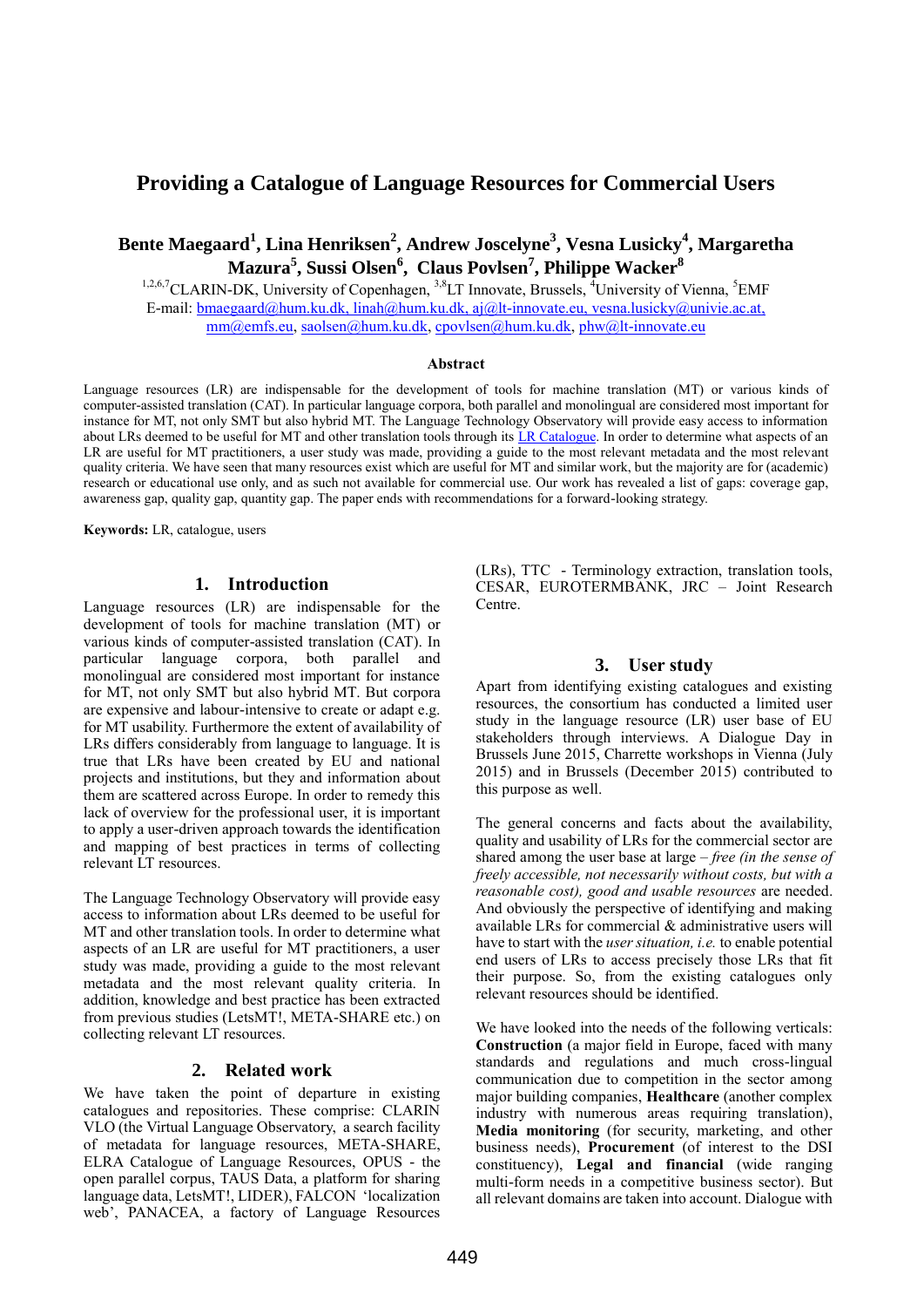users is continuing.

# **Input from the users: perspectives on Evaluating LRs**

It appears that data on translation needs in verticals is often only available from the language service providers (LSPs) who provide translation services to specific industries. It is very difficult to reach an in-depth understanding of the precise needs of given verticals due to the fact that LSPs are very cautious in releasing this data on which they build their competitive edge.

We have nevertheless been able to formulate provisional conclusions about user needs and the dialogue with users is continuing.

We have investigated the user point of view about the quality and usability of LRs in automated translation contexts by focusing on language service or language technology suppliers who work in this domain. Most of these have a number of clients operating across a broad range of industry domains and text types. The result is impressionistic but effective. This survey work has mainly been carried out through face to face interviews with LR users, some use case research, and consultations with, for example, members of the TAUS community, who systematically use LRs collected in the TAUS repository. Surveys of language industry bodies will also deliver further data on current practices and desiderata with respect to LRs.

There is currently no clear answer from industry about any shared method for evaluating the *quality* of LRs. There are many aspects of the quality of language resources, and often quality and usefulness for a specific task are interrelated.

It is widely thought that LR evaluations using some simple list of key parameters for ratings could be crowd-sourced from the user community. But it will inevitably be time-consuming and partial. This is why in commercial contexts LSPs ask for all the data from their customers and then see what works.

It can be noted that ELRA has a full *Validation* procedure for LRs. What is measured is adherence to the standards used, exhaustiveness etc. The validation process is formal (can be checked automatically) as well as manual. See e.g. [http://elra.info/en/services](http://elra.info/en/services-around-lrs/validation/standards-best-practices/)-around-lrs/validation/standa rds-best-[practices/](http://elra.info/en/services-around-lrs/validation/standards-best-practices/): This does not address the value of a language resource for a specific purpose, but it addresses the soundness of the resource as such. This seems to be as far as quality can be measured.

As in our work we are also relying on existing and acknowledged catalogues, we have assumed that their quality criteria are acceptable also to our users. <sup>1</sup>

l

# **4. Defining LR Usability**

Usability is a complex but vital criterion for evaluating and using LRs in the context of creating a one-stop shop LR Catalogue service for the business community (one of the objectives of the LT Observatory project), where relevant information, time and quality are key values for decision-making.

While LRs for research or academic use are fairly abundant (albeit not in all domains or language pairs), LRs for commercial (professional) use are far less easily available. Many LRs available in the repositories surveyed are not available for use other than research. This impedes their commercial use altogether or, when the latter is exceptionally allowed, the pricing conditions are often prohibitive. The next dilemma occurs when trying to evaluate if a LR addresses the domain one is targeting. "Browsing" a sample is hardly ever possible and information about contact persons to obtain further information in a timely manner is often not available and/or not up-to-date. These are very real impediments that limit the operational use of LRs in a commercial context drastically*.*

The principle aspects of usability on which users are focusing, are:

- ease of access & download: this includes simplicity of access (discoverability, number of clicks, ease of payment, straightforward licensing conditions, etc.), availability of up-to-date contact information
- domain relevance: the metadata must include information on the specific domain covered by the LR and there must be a way of testing (e.g. through samples) to what a LR is domain relevant.
- language pairs: information about language pairs should be available and the depth of coverage by language pair should be clarified.
- availability/cost: cost is an important factor, however, a LR will be considered commercially relevant despite of its cost if all other usability criteria are fulfilled and if the cost is in line with the business models of the language industry
- time to implementation: ultimately, a LR will only be used in a commercial context if the time to implementation does not make its use prohibitive

If these criteria are fulfilled, a LR is considered as "operationally usable".

Usability in this context is understood as set of criteria facilitating human decision making. It is entirely possible that language resources will in the future be selected automatically by digital services operating as part of a broader and deeper language and translation infrastructure, as indicated by some of the EC-funded projects (LIDER and FALCON) listed above. It is to be anticipated that the above criteria will nevertheless stay relevant if this trend was confirmed.

<sup>&</sup>lt;sup>1</sup> For further investigation of the evaluation question we also collaborate with sister projects where applicable. But in the first instance we see that users want to evaluate if a resource is useful for them.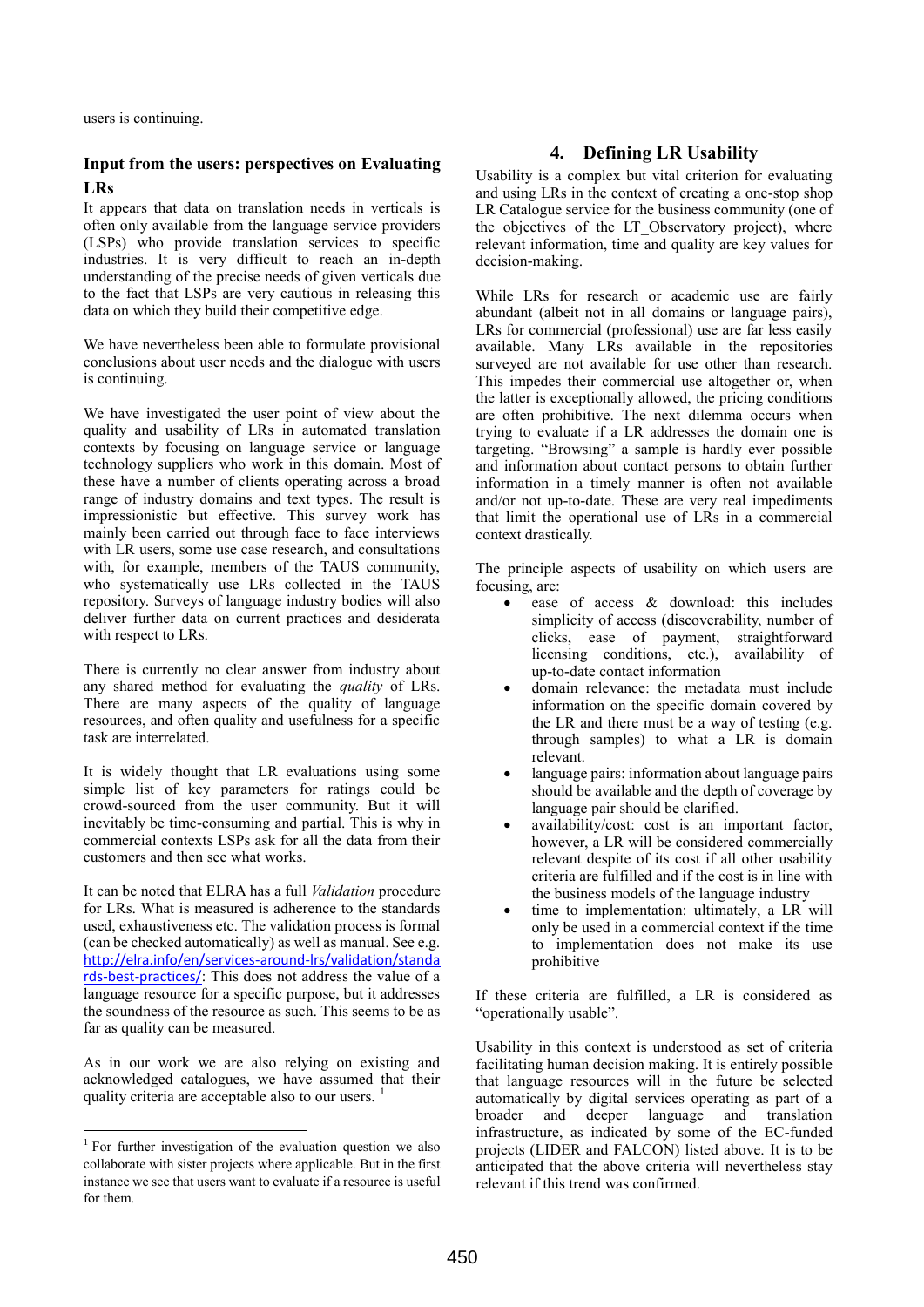The above described usability criteria based on user needs have been identified in our discussions with stakeholders. They have been taken into account in the methodology chosen for LR collection in view of putting together our [LR Catalogue,](http://www.lt-innovate.org/lt-observe/language-resources-observatory) hosted on LT-Innovate's web platform.

# **5. Metadata discussion**

It is essential that the LTO catalogue provides users with easy access to the resources they need. This means that the search options of the LTO catalogue must accommodate exactly the information types (metadata) that users are interested in. Therefore the metadata categories selected for the LTO are based on the user study, the previous usability check list as well as on experiences from similar projects.

Similarly, it is important that the language resources selected from various existing catalogues for inclusion in the LTO catalogue are exactly the resources that users need for MT-purposes. They must therefore be chosen by means of carefully prepared selection criteria.

We have compared the use of metadata in three major projects: LetsMT!, CLARIN VLO and META-SHARE.

### **6. LTO metadata categories**

Building on the knowledge described in section 5, combined with the user input, we agreed from the beginning on a minimal list of metadata: Title (of the resource), Type of resource (corpus, terminology, lexicon etc.), Creator, Language(s), Availability (available for commercial use, price) , Modality (written for the time being), URL, Domain, Format (e.g. plain text), Size (in words, or any other measure), Production date, Comment (here additional information can be stored). Experience gained from the collection process and from user feedback made us add the following metadata fields: Description, Tags, Contact person, and Format description. Description and tags turned out to be real added value for many resources, contact person is only available for a part of the resources, and format description is hardly ever filled in.

### **7. Selection criteria for collection of language resources**

Based on user input and on experience from previous projects, the below selection criteria have been used as a framework for extraction of useful language resources.

The list below shows the most important selection criteria with a rating from 0-2 where 0 is the least accepted/desired value.

### **Availability**

2 – the resource is available and it is freely, openly available under sensible license.

1 – the resource is potentially available but its licenses need negotiation; there may be a cost.

0 – the resource has restricted access.

### **Languages covered**

2 – bilingual, multilingual

1 – monolingual

And we need to cover as many languages as possible **Longevity**

1– resource is actively maintained; the current version is less than 5 years old.

0 – resource is unmaintained.

**Validation** of resource

2 – extensively tested;

1 – moderately tested resource

 $0$  – untested.

**Modality** of resource

1 – text – at present we are only selecting written text

 $0$  – other

**Ease of download**

1 – it is easy to download/obtain the resource, at most 3 clicks

 $0 -$  too heavy

### **8. Valorisation process**

Some of the collected resources were originally created in contexts where metadata were for various reasons not given high priority. These resources thus lack information types as e.g. domain, language, resource type and/or creator – and consequently potentially valuable language resources are practically more or less unusable.

The valorization of language resources therefore proved crucial and included more steps. All the collected resources have been through a validation process with review of all links and existing metadata. Another important step of the valorization concerns the invitation to user feedback through workshops and through a user response system embedded in the LTO online resource. This way, potential and actual users are asked to give ratings about the usability of LTO language resources and suggest possible improvements.

New insights gained through the validation process and through user feedback steps have resulted in:

- optimization of existing metadata
- addition of new metadata (e.g. resource description, tags and format description)
- extension of language resource selection criteria to also include: high priority to manually validated resources, more focus on high-quality monolingual corpora, preference to TMX and XLIFF data formats.

### **9. Tools for creating corpora**

More investigations point to the fact that inclusion of small amounts of in-domain parallel data can improve significantly the translation quality of SMT systems (Pecina et al, 2012, Mastropavlos & Papavassiliou, 2011). Bearing in mind the huge amounts of documents available online, it would be obvious to define and implement methods that identify and acquire domain specific bilingual corpora from the Web. Creating such corpora is relevant in particular when targeting less resource covered languages.

In broad terms, acquisition of in-domain parallel data can be divided into three phases. The first step consists of a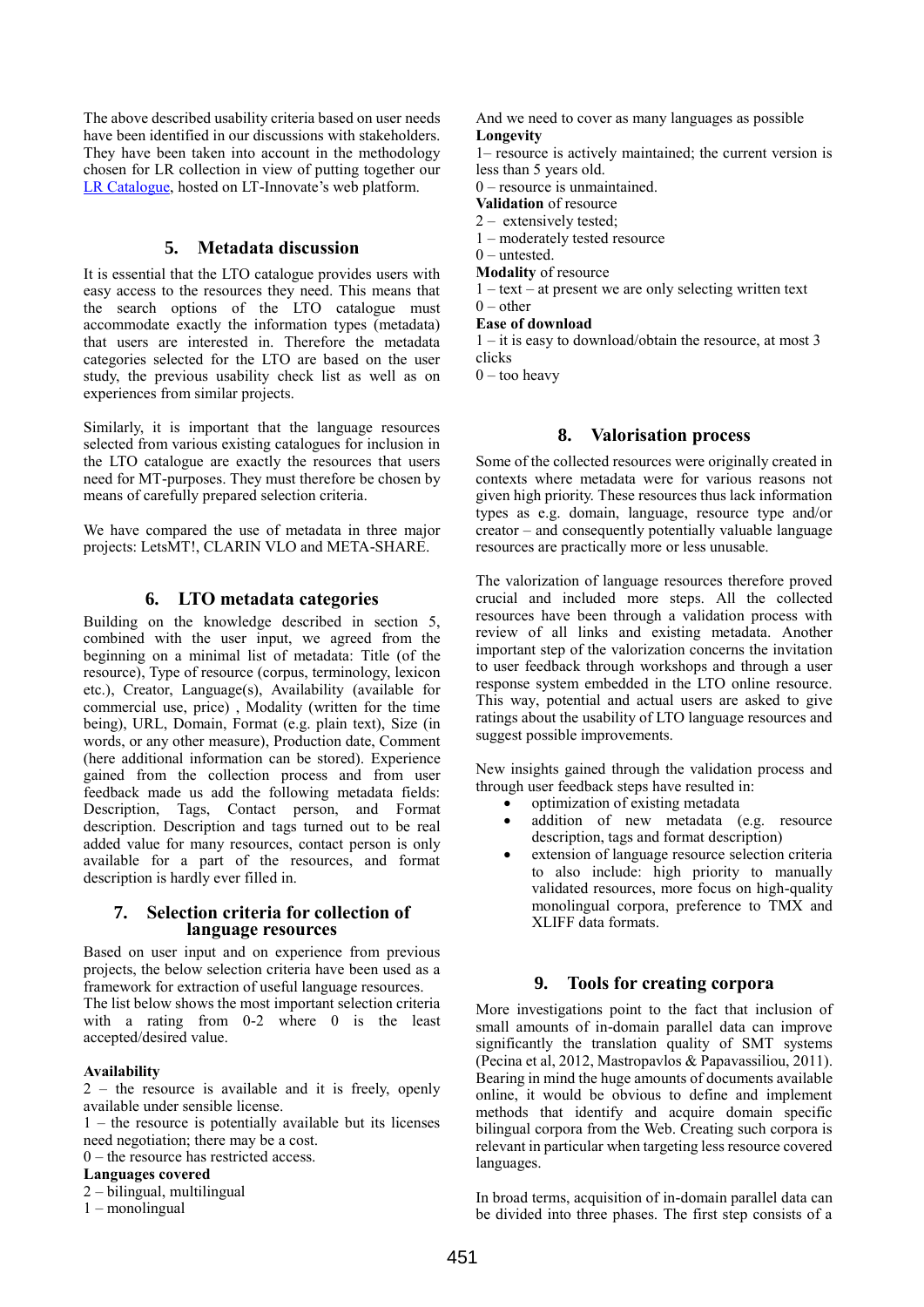focused search for and subsequently ranking of domain relevant websites. The links found at these websites are then regarded as candidate URL seeds with respect to identifying bilingual documents. After evaluation of the candidate documents detected, the final process consists of removal of duplicates, exclusion of boilerplate elements, extraction of parallel sentences, tokenization, and finally sentence alignment. Several of the elements in this workflow can be treated by existing, open source tools. To give some examples at tools. To give some examples, at <http://nlp.ilsp.gr/soaplab2-axis> research tools can be downloaded that find links within websites and at <https://github.com/danielvarga/hunalign> the Hunalign sentence aligner can be downloaded (Varga et al, 2005). However, not all the elements in the workflow can be processed automatically. For instance, generation of domain specific multilingual seed URL lists requires human involvement as well as the quality evaluation of the outputs from the Hunalign sentence aligner needs to be performed manually.

# **10. The LTO Catalogue**

The LTO catalogue is not a new LR repository but a compilation of freely and easily accessible LRs that can be used for professional/commercial purpose. In addition, some LR that are not available for commercial purposes have been included when they were deemed of very high quality. LRs were selected according to the above mentioned usability criteria and, as far as possible, additional metadata was included if it was not easily available at the original repository. Furthermore, LRs were (and are continuously) checked by practitioners and commented on. MT developers found the comments function of the LR Catalogue more useful even than a rating system that will always remain arbitrary.

The LR are listed in the Catalogue in alphabetical order (based on their name as it appears in the original repository). Keywords and tags facilitate their searchability. The following metadata fields are available for each LR:

- Source name
- Author
- Resource name
- Description
- Languages (at present, a list of languages  $-$  it is foreseen to cater for the inclusion of language pairs),
- Resource link (in the original repository)
- Contact person
- Resource type
- Resource availability (for commercial purposes / free)
- Availability of direct download
- Modality (text, speech, spoken streams in video)
- Domain
- Technical format (with explanation)
- Size,
- Production date

Depending on the information made available in the original repository, not all these fields may have been completed. LR providers will be informed that metadata covering all these fields should be provided for LR to be included in the LT Observatory Catalogue.

# **11. Streamlining European Knowledge and Management of Language Resources**

Commercial uses of parallel corpora language resources appear to be focused on individual end user cases or on the re-use of existing translation memories (owned by suppliers or organisations) if they are in-domain. There is obviously no exhaustive list of these resources available.

*Terminology* resources present a different case. There are a few large banks of terminology that are available for online use. Their main drawback is quality: users say there is out-of-date or erroneous content mixed in with high quality content. Terminology is now often shared by translators in repositories such as Proz, or can be searched online in the TAUS Data Cloud. But here again, there are no metadata that can provide quality controls on accuracy. IATE data can be downloaded via an API for MT use, but most term data cannot.

More generally, there are currently a number of different projects or efforts dedicated to identifying and networking language resources as a necessary asset for the multilingual digital single market. It is imperative that **there is overall agreement on the key goals of these projects and on the manner of evaluating success in reaching their various goals**. By working closely with both the translation/language industry (and its clients) and the academic and research community, LT-Observatory feels well-positioned to aid all parties concerned in reaching agreement on LR usability criteria which we believe will be most useful for starting the next stage of repository analysis, data collection, and inventing the next model of language data dissemination (sharing, market, crowd-sourcing/evaluating, etc.).

In this context, it also appears to be necessary to examine – yet again – the importance of *legal constraints on data sharing (copyright, IPR, ownership, etc.)* as there is still a lack of clarity in the minds of many about the rights of Europeans with respect to using LRs.

### **12. IPR issues**

Automatic Web crawling for LT purposes involves the copying of content<sup>2</sup> and cannot be expected to fall under copyright exceptions and limitations in most laws in the  $EU<sup>3</sup>$ . Several investigations made on how to go about using web data lawfully have not given any answers or provided shortcuts. Web crawling will thus require separate permission from the rights holder. A case study conducted in the PANACEA<sup>4</sup> project, described in (Arranz & Hamon, 2012) sheds some light on the challenges and obstacles met in connection with obtaining permission to use Web data.

.

<sup>&</sup>lt;sup>2</sup> "Data Protection Directive" (95/46/EC)

<sup>&</sup>lt;sup>3</sup> See Article 5 of the EU Copyright Directive about exceptions and limitations.

<sup>4</sup> [http://www.panacea-lr.eu/,](http://www.panacea-lr.eu/) see References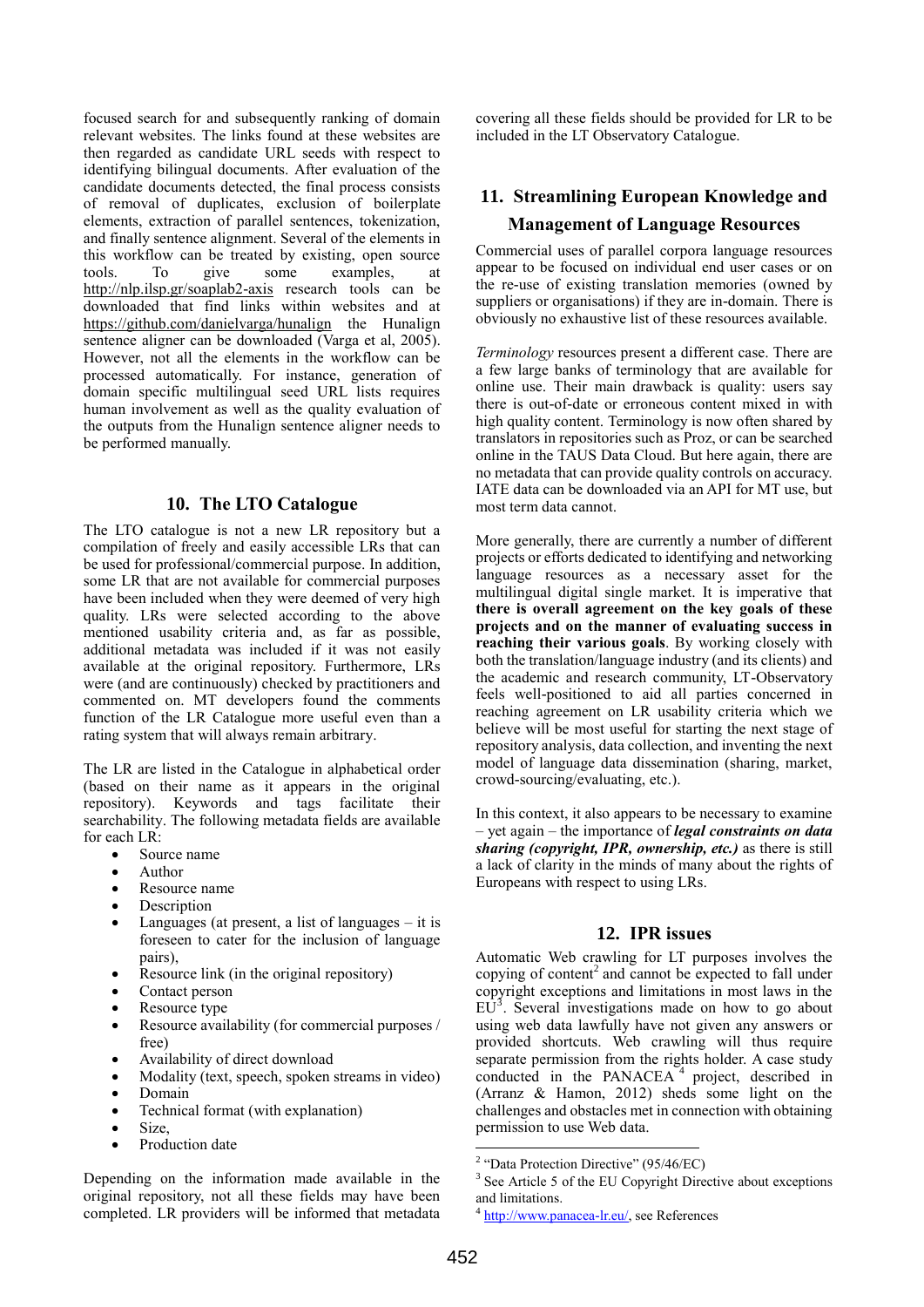Web data is potentially very costly, depending on the number of sources that must be approached. Having managed to identify a contact point, which in itself can be quite difficult, negotiations about usage conditions must be carried out. In this process, the data owner will typically want to know what their content will be used for and they will often only accept a usage identical to their own intended usage. It is not unusual that many data owners are not familiar with concepts such as Human Language Technologies, machine learning etc. Given the complexity of the process, such negotiations can therefore be both lengthy and complicated.

**Discussion:** As essential components of languages, LRs should not be copyright subject matter - the raw material used to create LRs should be exempted from copyright protection for the narrow purposes of creating LRs and/or making languages interoperable.

The above principles should be established once and for all, particularly for LRs created on the basis of the reuse of public data and/or funded by public money.

There is a large consensus for the public sector to open up their databases for the creation of LRs. The EU should make proper curation and sustainable open access a requirement for data resulting from (publicly) funded projects. The copyright legislation should be clarified in such a way that the re-purposing of (textual) data where this does not affect the legitimate interests of the copyright owners is explicitly permitted. A revised European copyright law may, for example, accommodate an exception for the "decompilation of languages" for the purposes of developing language resources for machine translation, i.e. a provision transposed *mutatis mutandis* from the "reverse engineering/decompilation" exception presently available in the EC Software Directive - art. 6).

### **13. Results**

The most important conclusion is that many resources exist which are useful for MT and similar work, but the majority are for (academic) research or educational use only, and as such **not available for commercial use**.

If companies have collected useful language resources for their own purposes, this is an asset that they do not easily share with their competitors. During the user study companies expressed that if they need LR they search the web and use what they find, this is often the fastest and cheapest way. It should be noted that it may happen that some of the resources collected this way are actually not available for commercial or any other use because of IPR problems.

Around 100 relevant resources were collected in the first year. The identified resources can be divided into parallel corpora (36), comparable corpora (9), monolingual corpora (10), thesauri (3), speech corpora (4), glossaries (8), terminological resources (22), tools (4), lexicon (1) and treebanks (4).

### **Corpora**

Parallel corpora are here corpora where the same text appears in more than one language. In Figure 1 we give for each language the number of corpora in which it appears.



Figure 1: Number of parallel corpora per language

The most frequent language by far is English as it appears in 31 parallel corpora out of 36 in all. Other frequent languages are Spanish, French, German and Romanian appearing in 14, 13, 11 and 11 corpora respectively. These languages in different combinations also constitute the most frequent language pairs. It should however be noted that the corpora where these languages appear together are mostly multilingual - and the languages are therefore not language pairs in the sense where a source and a target language can be identified.

Other languages with a medium frequency are Greek, Estonian, Portuguese and Croatian as they appear in 9 corpora each.

Out of the 36 parallel corpora 14 are bilingual (the rest are multilingual) and these all have English as one of the languages, except one where the language combination is French-Dutch. In the remaining 13 resources Croatian, Portuguese, Greek, Hungarian and Latvian are among the languages that constitute either the source or target language together with English.

The project also collected 9 comparable corpora mostly comprising East European languages and English.

The corpora comprise 19 subject domains of very different character, broad domains e.g. health/medicine and narrow e.g. building foam and sealant. Since the metadata of the resources are not based on a classification scheme, some standardization is needed. We made a comparison with  $EUROVOC<sup>5</sup>$  which shows that some resource domains – e.g. administration – are spread over several EUROVOC subdomains og micro thesauri whereas others such as politics are equivalent to a single EUROVOC top domain. Not all of the EUROVOC top domains are represented in the resource metadata but since some of the resources covering many domains do not specify all the included domains, the domain coverage

.

<sup>5</sup> http://eurovoc.europa.eu/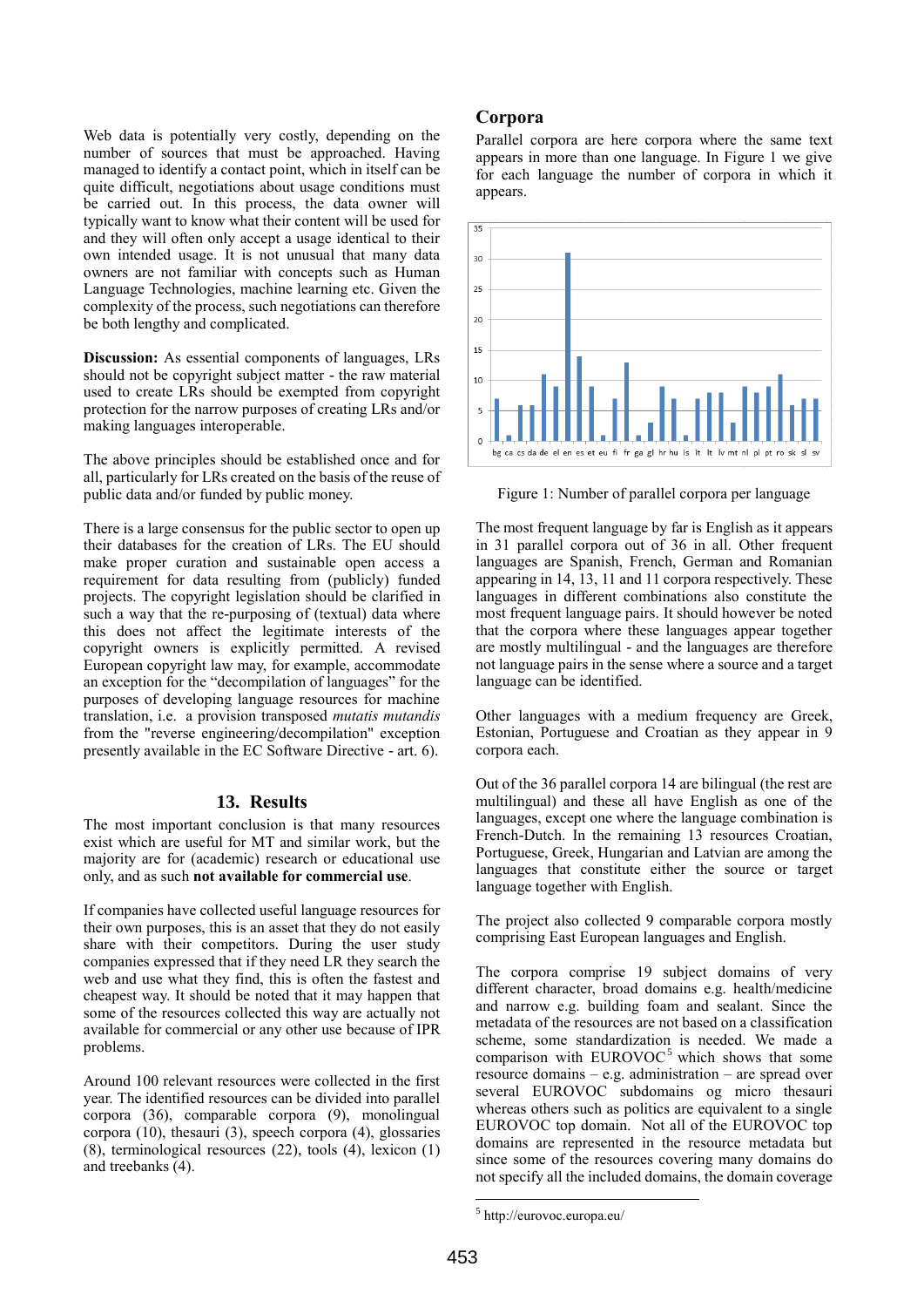is broader than what appears from the metadata.

# **Terminology**

The terminological resources and thesauri collected in the scope of LTO are bilingual and multilingual. There are no monolingual resources. Only 13 percent of the resources are bilingual (as depicted in Figure 10), all but one of them covering the language combination French-English. The majority of the LTO resources are multilingual (88 percent).

English is the only language represented in all of the terminological resources, closely followed by French (91 percent of the terminological resources). German, Spanish, Italian, Portuguese, and Swedish are represented in more than 10 terminological resources. Greek, Finnish, and Polish are covered in 10 resources. Bulgarian, Czech, Danish, Estonian, Irish, Croatian, Hungarian, Latvian, Lithuanian, Maltese, Dutch, Romanian, Slovak and Slovenian are represented in less than 10 terminological resources in the LTO collection (see Figure 2).



Figure 2: Terminology LR Distribution per language

# **14. Gap description**

The work done in the Language Technology Observatory project has revealed a number of gaps. Below we suggest considering gaps along several dimensions:

### **Coverage gap**

*Corpora:* Only English has a good coverage in terms of combinations with other languages. Spanish, German, French, Latvian, Romanian, Croatian, Polish and Lithuanian are moderately covered in relation to other languages. Maltese, Danish, Czech and Slovak are poorly covered. All languages, including English have gaps in relation to domains. EUROVOC top categories not mentioned in the resource metadata for any language are: Trade, Finance, Transport, Agriculture Forestry and Fisheries, Production, Technology and Research, Geography, International Organizations. Besides, many subdomains within many other top categories are not represented in any or only in very few languages.

If we compare the META White Papers' support level cf. http://www.meta-[net.eu/whitepapers/key](http://www.meta-net.eu/whitepapers/key-results-and-cross-language-comparison)-results-and-c ross-language-[comparison](http://www.meta-net.eu/whitepapers/key-results-and-cross-language-comparison) with the support level we have arrived at in the LTO project, we see that even if the overall picture is similar - English is still reasonably well served as the only language - there are also some developments: The moderately supported group is different today as Latvian, Romanian, Estonian and Lithuanian are included whereas Czech and Swedish are in the fragmentarily supported group.

*Terminology:* In terms of the number of resources in which a language is represented, English, followed by French, is the most represented in terminology resources, as both languages are often used as pivot languages. German, Spanish, Italian, Portuguese, and Swedish are moderately represented in terms of the number of resources in which they can be found. Greek, Finnish, and Polish are less represented in terminological resources. Bulgarian, Czech, Danish, Estonian, Irish, Croatian, Hungarian, Latvian, Lithuanian, Maltese, Dutch, Romanian, Slovak and Slovenian are the least represented languages in the terminological resources.

Nevertheless, the number of the resources covering a language should not be the sole criterion for coverage. The size of the resource in relation to the domains covered should also be considered. In this regards, smaller languages with national terminology infrastructures or terminology centres (e.g. Swedish, Catalan, Irish) have better coverage than only the number of available resources would suggest.

### **Awareness gap**

There is clear evidence that a large part of the demand side is unaware of the offer. When the project made the first 30 pre-selected LRs available, it appeared that a large segment of potential users was not aware of their existence. Our initiative was therefore welcomed by these actors. This was also amply confirmed by the very interested and positive reception of Ralf Steinberger's presentation of the JRC's LRs at the LT-Accelerate conference on 23-24 November 2015. Clearly, there is a need to reach out to the demand side and to "market" the offer to it in a more proactive fashion.

### **Quality gap**

Already at pre-selection stage, it became clear that very few LRs that are presently on offer in existing repositories correspond to minimum quality requirements on metadata. Moreover, it appeared that only VERY FEW LRs are made available by repositories in a way that enables their straightforward commercial use. The latter is often restricted in the first place; licensing conditions are not clearly spelled out; contact persons to obtain additional information are not identified; where LRs are made available for a price, the quality-price relationship is often considered inadequate; etc. Hence, there is a need to improve the quality of existing LRs and to reflect seriously on the conditions at which they can/should be made available for commercial use (particularly when they have been compiled with the support of public money).

### **Quantity gap**

For LRs to be useful in an operational context they need to be available in large quantities. It is obvious that the quantities available today (at the required quality levels) are largely insufficient to have a positive impact on the quality of MT in a commercial context. A large combined effort should be launched to produce new LRs across the board (and in all languages) that correspond to a set of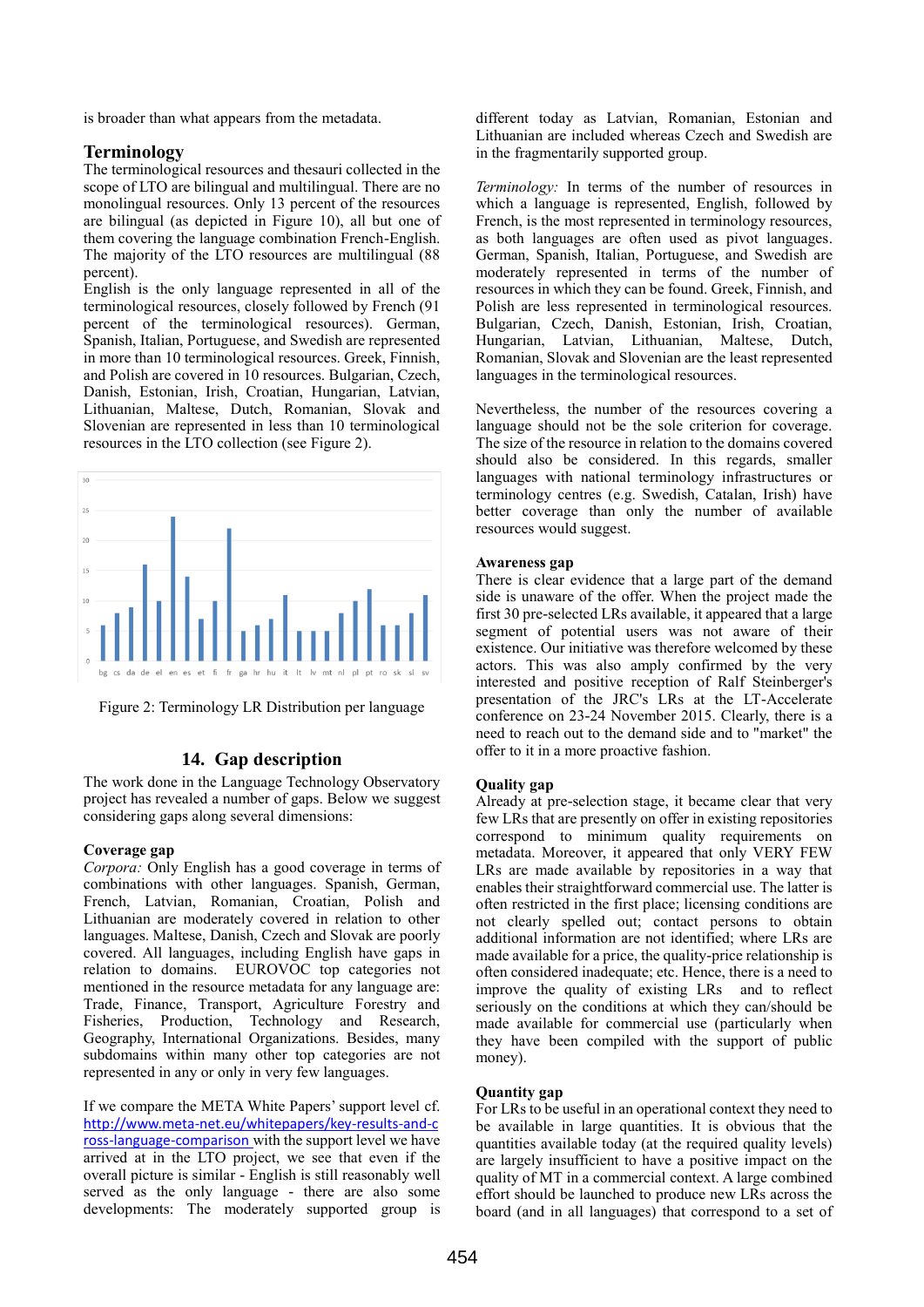agreed quality criteria. This would also (and URGENTLY) require a clarification of their copyright status in a commercial context. Furthermore, there is demand for in-domain resources, i.e. LRs that are clearly customised for use in specific domains (healthcare, finance, security, tourism, etc.). Whether the compilation of such in-domain resources should be left to private initiative as is currently the case or whether they should become part of a European Language Cloud should be, at the very least, debated seriously. There is evidence that only very few European commercial players will be able to compile such in-domain resources in sufficient quantities and qualities over the long-run to allow them to offer specialised domain-specific language clouds. Furthermore, the question whether such specialised language clouds should be left to private appropriation in the first place should also be debated.

# **15. Future steps**

For the future, a forward-looking strategy should be devised involving the following steps:

- Identify all relevant resources that satisfy "operational usability" defined above and promote them through the LR Catalogue,
- Create synergy between all projects touching upon LRs,
- Encourage a serious effort to make LRs commercially available (particularly when they have been created with public funding) on the basis of credible and sustainable business models
- Support an effort by the EU to clarify once and for all the legal situation of LRs.

As we have seen above, only one language (English) has a reasonable coverage in relation to volume as well as in relation to domains, and a very limited number of languages have a moderate support. The reason for this may be that EU language resource identification and management has been a pretty random process, unsupervised for several years (decades) despite best intentions.

From now on, LR identification and operational management needs to be organized by means of a clear **strategy** of identifying, quality-checking and promoting all those LRs that can contribute to better MT productivity in the years ahead<sup>6</sup>. The technology that can help enable this provision of LRs is itself developing by automatic methods of creating parallel corpora e.g. from crawling the web, cf. section 9 on Tools.

New methods of categorizing the meaning of words and sentences across multiple languages are opening up new opportunities for more effective resources for MT, so a bit further into the future, we need to explore how these results can also be used for improving the quality and the quantity of LRs for MT. And if possible, clearly align a given tranche of technology R&I with LR usability needs.

l

It will take several cycles for MT selection, use, and refinement to make the most of what exists. Tools will need to be developed that can

- Help the quality-checking of existing LRs.
- Boost LR creation (automatic methods, semantic categorization etc.)
- Help identifying the usability (domain relevance and quality) of any given resource/language pair etc.

LT Observe is taking the first step: simplifying access to usable (and preferably free) LRs from public repositories in the EU via a one-stop access point. Once the LT Observatory catalogue is open for business, there should be a pilot study of usability, with feedback from users to improve the service for a second round of LR collection/invitations/pooling/crowdsourcing opinion.

# **16. Acknowledgements**

The LT\_Observatory project is supported by the European Commission under grant agreement 644583. We want to thank all participants in the project for their support, and in particular Hanne Fersøe, University of Copenhagen, for input on IPR.

# **17. References**

- Arranz V, & Hamon O. (2012). On the Way to a Legal Sharing of Web Applications in NLP. *Proceedings of LREC 2012*, Istanbul, Turkey.
- Fersøe, H., Monachini, M.(2004): ELRA Validation Methodology and Standard Promotion for Linguistic Resources. *Proceedings of the fourth International Conference on Language Resources and Evaluation (LREC2004),* ELRA, Lisboa.
- Mastropavlos N., & Papavassiliou V. (2011). Domain Adaptation of Statistical Machine Translation using Web-Crawled Resources: A case study. *Proceedings from the 10th International Conference of Greek Linguistics*.
- META-NET White Paper Series (2012): *Europe's Languages in the Digital Age*. 32 Volumes. Eds. Rehm, Georg, Uszkoreit, Hans, Springer.
- Pecina P., Toral T., Papavassiliou V., Prokopidis P., & Genabith van J. (2012). Domain Adaptation of Statistical Machine Translation using Web-Crawled Resources: A case study. *Proceedings from the 16th EAMT Conference.*
- Varga D., Németh L., Halácsy P., Kornai A., Trón V., & Nagy V. (2005). Parallel corpora for medium density languages. *Proceedings of the RANLP*.

List of the catalogues and projects used or consulted: [http://clarin.eu/content/virtual](http://clarin.eu/content/virtual-language-observatory)-language-observatory), [http://www.meta](http://www.meta-net.eu/meta-share)-net.eu/meta-share <http://www.elra.info/en/catalogues/> <http://opus.lingfil.uu.se/> <https://www.taus.net/> <https://www.letsmt.eu/Systems.aspx> [http://www.lider](http://www.lider-project.eu/)-project.eu/ [http://falcon](http://falcon-project.eu/)-project.eu/

[http://www.panacea](http://www.panacea-lr.eu/)-lr.eu/,

[http://www.ttc](http://www.ttc-project.eu/)-project.eu/

<http://cesar.nytud.hu/about/>

<sup>6</sup> Later a plan will be needed for better productivity in other important areas, apart from MT.